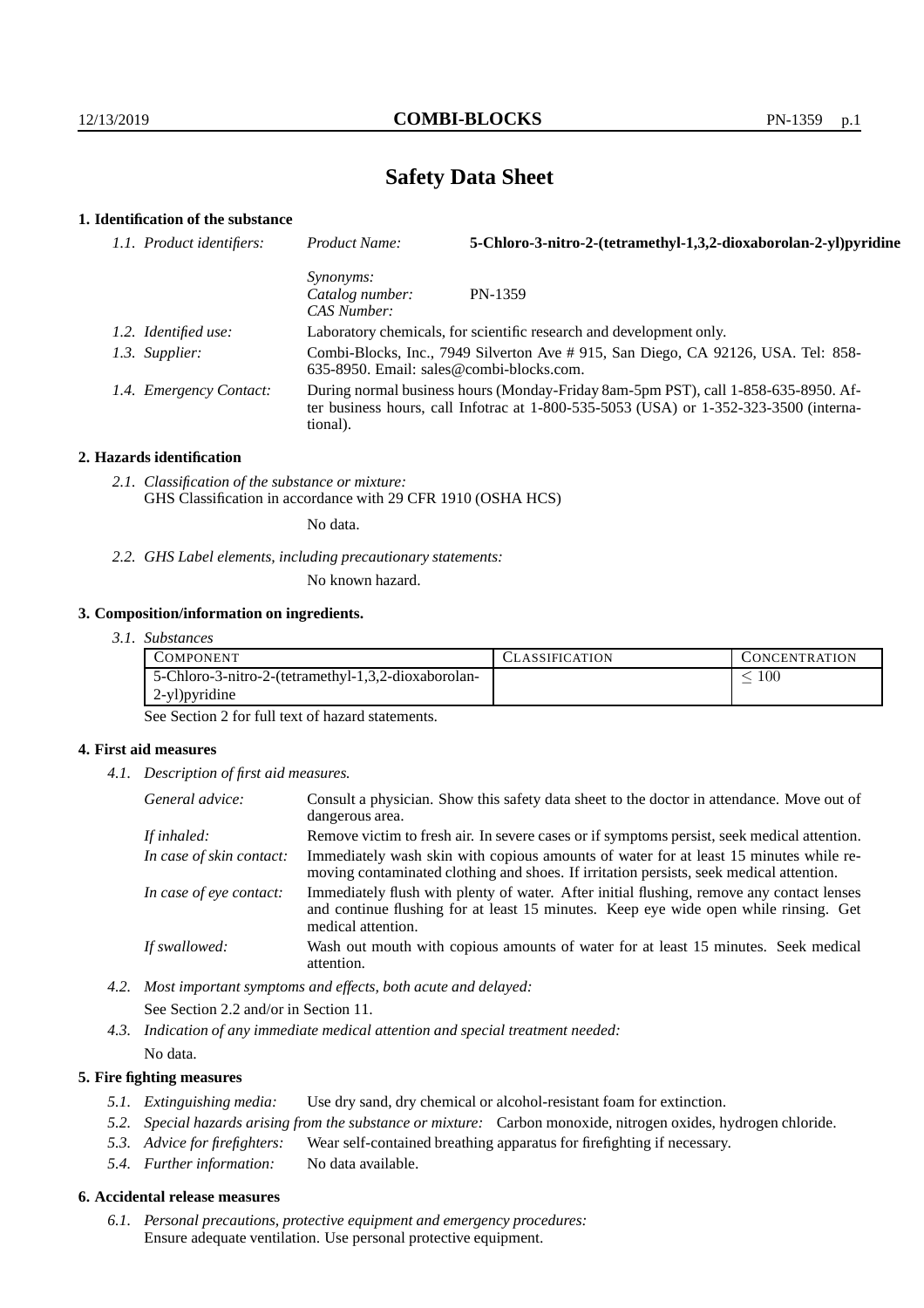|                                                                                | 6.2. Environmental precautions:                                                                                                                                                                                                                                     |                                                                                                                                                                                    |  |  |  |
|--------------------------------------------------------------------------------|---------------------------------------------------------------------------------------------------------------------------------------------------------------------------------------------------------------------------------------------------------------------|------------------------------------------------------------------------------------------------------------------------------------------------------------------------------------|--|--|--|
|                                                                                | Should not be released into the environment. See Section 12 for additional ecological information.                                                                                                                                                                  |                                                                                                                                                                                    |  |  |  |
|                                                                                | 6.3. Methods and materials for containment and cleaning up:                                                                                                                                                                                                         |                                                                                                                                                                                    |  |  |  |
| Sweep up or vacuum up spillage and collect in suitable container for disposal. |                                                                                                                                                                                                                                                                     |                                                                                                                                                                                    |  |  |  |
|                                                                                | 6.4. Reference to other sections:                                                                                                                                                                                                                                   |                                                                                                                                                                                    |  |  |  |
|                                                                                | Refer to protective measures listed in Sections 8 and 13.                                                                                                                                                                                                           |                                                                                                                                                                                    |  |  |  |
|                                                                                | 7. Handling and storage                                                                                                                                                                                                                                             |                                                                                                                                                                                    |  |  |  |
|                                                                                | 7.1. Precautions for safe handling: Avoid contact with skin and eyes. Avoid inhalation of vapour or mist. Keep away<br>from sources of ignition - No smoking. Take measures to prevent the build up of electro-<br>static charge. For precautions see section 2.2.  |                                                                                                                                                                                    |  |  |  |
|                                                                                | 7.2. Conditions for safe storage, including any incompatibilities: Store under $-20^{\circ}$ C. Keep container tightly closed in<br>a dry and well-ventilated place. Containers which are opened must be carefully resealed<br>and kept upright to prevent leakage. |                                                                                                                                                                                    |  |  |  |
|                                                                                | 7.3. Specific end use(s):                                                                                                                                                                                                                                           | Laboratory chemicals, for scientific research and development only.                                                                                                                |  |  |  |
|                                                                                | 8. Exposure Controls / Personal protection                                                                                                                                                                                                                          |                                                                                                                                                                                    |  |  |  |
|                                                                                | 8.1. Control parameters:                                                                                                                                                                                                                                            |                                                                                                                                                                                    |  |  |  |
|                                                                                | Components with workplace control parameters: Contains no substances with occupational exposure limit values.                                                                                                                                                       |                                                                                                                                                                                    |  |  |  |
|                                                                                | 8.2. Exposure controls:                                                                                                                                                                                                                                             |                                                                                                                                                                                    |  |  |  |
|                                                                                | Appropriate engineering controls: Ensure that eyewash stations and safety showers are close to the workstation<br>location. Ensure adequate ventilation, especially in confined areas.                                                                              |                                                                                                                                                                                    |  |  |  |
|                                                                                | Personal protective equipment:                                                                                                                                                                                                                                      |                                                                                                                                                                                    |  |  |  |
|                                                                                | Eye/face protection:                                                                                                                                                                                                                                                | Wear appropriate protective eyeglasses or chemical safety goggles as described by OSHA's<br>eye and face protection regulations in 29 CFR 1910.133 or European Standard EN166.     |  |  |  |
|                                                                                | Skin protection:                                                                                                                                                                                                                                                    | Handle with gloves. Gloves must be inspected prior to use. Use proper glove removal<br>technique (without touching glove's outer surface) to avoid skin contact with this product. |  |  |  |

### **8. Exposure Controls / Personal protection**

| Eye/face protection:<br>Wear appropriate protective eyeglasses or chemical safety goggles as described by OSHA's<br>eye and face protection regulations in 29 CFR 1910.133 or European Standard EN166. |                                                                                                                                                                                                                                                                                                                        |  |  |
|--------------------------------------------------------------------------------------------------------------------------------------------------------------------------------------------------------|------------------------------------------------------------------------------------------------------------------------------------------------------------------------------------------------------------------------------------------------------------------------------------------------------------------------|--|--|
| Skin protection:                                                                                                                                                                                       | Handle with gloves. Gloves must be inspected prior to use. Use proper glove removal<br>technique (without touching glove's outer surface) to avoid skin contact with this product.<br>Dispose of contaminated gloves after use in accordance with applicable laws and good<br>laboratory practices. Wash and dry hands |  |  |
| <b>Body Protection:</b>                                                                                                                                                                                | Complete suit protecting against chemicals, Flame retardant antistatic protective clothing.,<br>The type of protective equipment must be selected according to the concentration and<br>amount of the dangerous substance at the specific workplace.                                                                   |  |  |
| <b>Respiratory protection:</b>                                                                                                                                                                         |                                                                                                                                                                                                                                                                                                                        |  |  |
| Control of environmental exposure:                                                                                                                                                                     | Prevent further leakage or spillage if safe to do so. Do not let product enter<br>drains.                                                                                                                                                                                                                              |  |  |

## **9. Physical and chemical properties**

*9.1. Information on basic physical and chemical properties*

| (a)      | Appearance:                                   | No data  |
|----------|-----------------------------------------------|----------|
| (b)      | Odour:                                        | No data  |
| (c)      | Odour Threshold:                              | No data  |
| (d)      | pH:                                           | No data  |
| (e)      | Melting point/freezing point:                 | No date. |
| (f)      | Initial boiling point and boiling range:      | No data  |
| (g)      | Flash point:                                  | No data  |
| (h)      | Evaporatoin rate:                             | No data  |
| (i)      | Flammability (solid, gas):                    | No data  |
| (j)      | Upper/lower flammability or explosive limits: | No data  |
| $\rm(k)$ | Vapour pressure:                              | No data  |
| (1)      | Vapour density:                               | No data  |
| (m)      | Relative density:                             | No data  |
| (n)      | Water solubility:                             | No data  |
| $\circ$  | Partition coefficient: n-octanol/water:       | No data  |
| (p)      | Auto-ignition:                                | No data  |
| (q)      | Decomposition temperature:                    | No data  |
| (r)      | Viscosity:                                    | No data  |
| (s)      | Explosive properties:                         | No data  |
| (t)      | Oxidizing properties:                         | No data  |